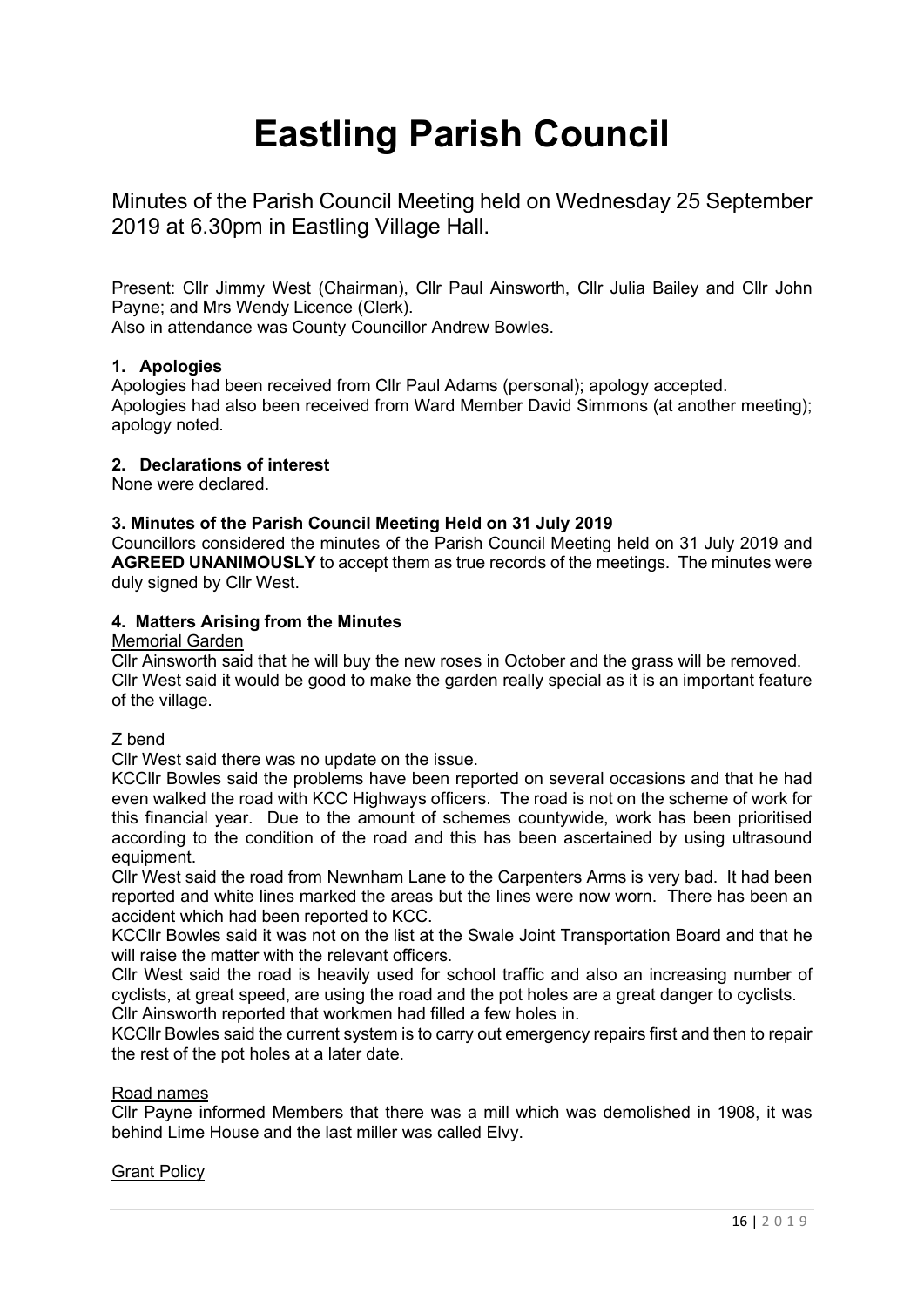Cllr West reported that details are on the Council's website.

#### Charges at KCC Tips

Cllr West reported there had been a thorough response from KCC.

Cllr Payne said there was a concern that the charges would lead to an increase in flytipping. KCCllr Bowles said he had voted against the policy at KCC and that it was passed by a small majority. The rationale was that Bexley, Bromley and East Sussex had introduced charges and there was concern that people would cross the border and use KCC tips for free.

# **5. Public Time**

No members of the public were present.

## **6. Village Warden's Report**

There was no report from the Village Warden.

#### **7. Website**

i. To receive an update

Cllr Ainsworth reported the village website was updated, there has been a slight increase in usage.

#### ii. To consider Parish Council website provider

The Clerk reported the current website, provided by EiS KCC, does not comply with the Web Content Accessibility Guidelines but it will be upgraded and from September 2020 KCC will start charging Parish Councils approximately £1200- 1300. HugoFox offer free websites to Parish Councils and community groups and the websites are compliant. HugoFox offers paid for commercial websites.

It was **AGREED** to have a new website with HugoFox.

*ACTION: Clerk.*

Cllr Payne asked if Councillors should have .gov.uk email addresses.

The Clerk said KALC recommend that Councillors should have a separate email address for Council business although this does not have to be a .gov.uk email address which would attract a cost to the Parish Council.

KCCllr Bowles said that is a FOI request was made, the person would have the right to go through all emails including personal and business ones but a separate email address would prevent this.

#### **8. Chairman's Report**

Cllr West said the hedges need cutting back.

Cllr Bailey said the hedges can only be cut back between 1 October and 28 February unless causing a hazard, to avoid disturbing nesting birds.

#### **9. Finance**

i. Finance Report

Cllr Payne reported the Council has £6274 in the bank account. BACS payments since last meeting: salary and expenses July- £86.08; HMRC - £19.20; NEST DD- £18.94; salary and expenses August £59.42, HMRC- £12.60; NEST £12.42.

Cllr Ainsworth asked whether the grant awarded in the 2018-19 financial year to the village hall for the lighting rig is still available.

Cllr Payne said the award has been earmarked in the budget and is ring fenced.

## ii. To consider invoices and cheques raised

It was **AGREED UNANIMOUSLY** to pay Newington Parish Council £36.66 being a share of the Clerks' Conference fee.

It was **AGREED UNANIMOUSLY** to pay Mr D Buckett £255.85 internal audit fee.